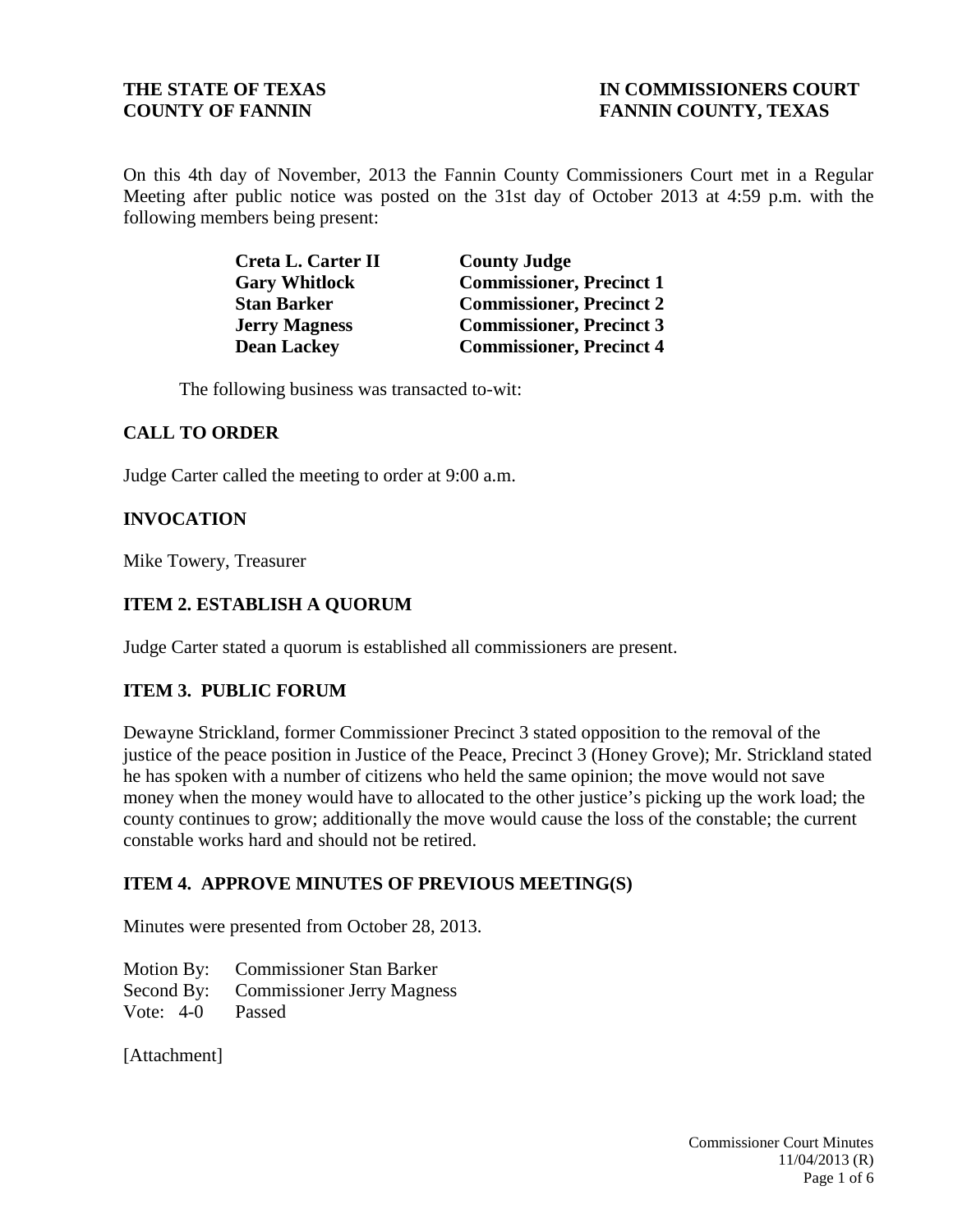## **ITEM 5. CONSIDERATION AND ACTION TO APPROVE PLACING U.S. FLAGS ON COURTHOUSE GROUNDS ON VETERANS DAY, NOVEMBER 11, 2013– BONHAM CHAMBER OF COMMERCE**

Dale McQueen, Executive Director of the Chamber of Commerce requested permission to put up American flags around the courthouse on Monday, Veteran's Day.

Commissioner Barker stated it always good to see the flags around the square.

- Motion By: Commissioner Stan Barker
- Second By: Commissioner Gary Whitlock
- Vote: 4-0 Passed

## **ITEM 6. CONSIDERATION AND ACTION REGARDING STRUCTURE OF BOND SUPERVISION DEPARTMENT, SUPERVISION OF BOND SUPERVISION OFFICER POSITION AND LOCATION OF BOND SUPERVISION OFFICE – 336<sup>TH</sup> DISTRICT JUDGE**

Richard Glaser, Criminal District Attorney requested action be taken today to move forward with hiring a bond supervisor; the use of the current juror room for an office would be appropriate due to the level of security needed.

Judge Lauri Blake, 336<sup>th</sup> District Court provided a recommendation on the position announcement, structure and chain of command as well as forethought with regard to creating a board over the individual; checks and balances are needed in particular with regard to the handling of funds. Judge Blake stated housing is a consideration, the State funded Adult Probation is not a good fit however the South Annex might be a good location due to security; a policy manual would be in order.

Commissioner Barker stated his recommendation a supervisory board be appointed and consist of the county judge, district judge and county court at law judge; the position is a county position and the county judge should be responsible for hiring and firing; Adult Probation has agreed to train the bond supervisor but not to house that office; the juror room may be used in the future to expand the courtroom; it is recommended the bond supervisor office at the South Annex.

Judge Charles Butler, County Court at Law recommended the board include a magistrate; the bond supervisor could be responsible for facilitating the Indigent Defense Plan by going to the jail, making sure applications are filled out correctly and get to the appropriate court to expedite that process which reflects favorably on the County at the State level.

Commissioner Barker stated consideration should be given to not expanding the board beyond 3 or 5 persons, preferably 3.

Judge Blake stated either a board should have authority over the individual or one person such as county judge, either is acceptable but to have judges on the board with no authority is not workable.

Judge Carter stated his recommendation the county judge oversee the position and be responsible for hiring and firing; housing would be best suited at the South Annex.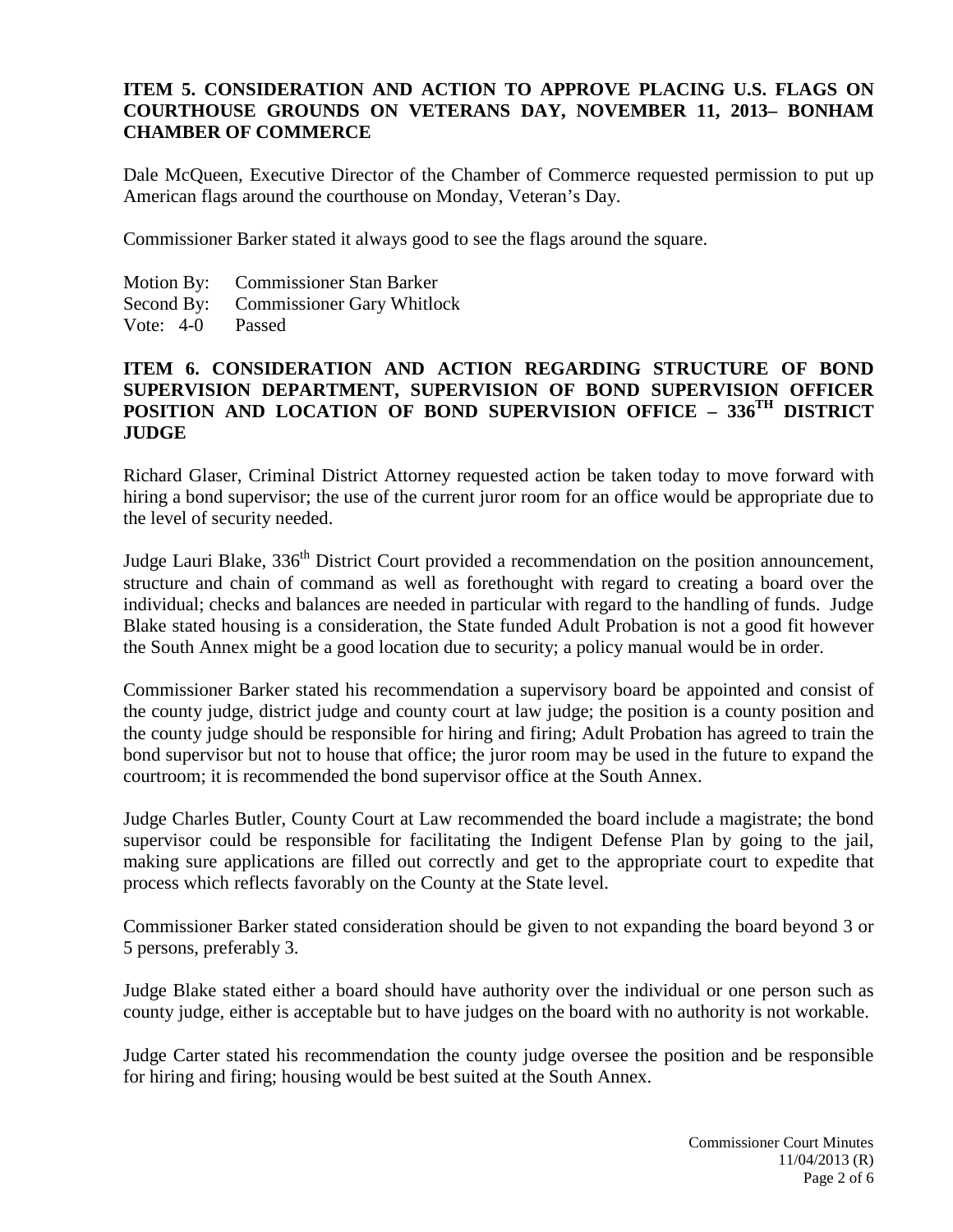Commissioner Barker stated a solution might be to have a supervisory board consisting of one JP, the county court at law judge and the district judge who report to the county judge with the JP serving a one or two year term.

Judge Butler stated there is a magistrate board that can select one person.

Commissioner Barker moved to locate the Bond Supervisor office at the South Annex in the old AgriLife office, either the front or back office.

Motion By: Commissioner Stan Barker Second By: Commissioner Jerry Magness Vote: 4-0 Passed

Commissioner Barker moved to make the County Judge the immediate supervisor of the Bond Supervision Officer.

|                  | Motion By: Commissioner Stan Barker |
|------------------|-------------------------------------|
|                  | Second By: Commissioner Dean Lackey |
| Vote: 4-0 Passed |                                     |

Commissioner Barker moved to create a supervisory board consisting of the District Judge, County Court at Law Judge and one member of the magistrate's board as determined by that board; input to be directed to the County Judge.

|                  | Motion By: Commissioner Stan Barker   |
|------------------|---------------------------------------|
|                  | Second By: Commissioner Jerry Magness |
| Vote: 4-0 Passed |                                       |

### **ITEM 7. DISCUSSION REGARDING THE AVAILABLE OFFICE SPACE LOCATED AT THE FANNIN COUNTY SOUTH ANNEX, WERE THE AGRILIFE EXTENSION OFFICE WAS PREVIOUSLY LOCATED – COUNTY JUDGE**

Judge Carter stated there are six rooms to be considered at the South Annex; Adult Probation will have one office and the Bond Supervision Officer will have one office.

Commissioner Barker recommends the purchasing agent retain the storage room.

Brian Caffee, Chief Juvenile Probation Officer requested Health Department and the Environmental Services be permitted to expand by moving to the South Annex which would allow Juvenile Probation expansion as well.

Gail Young, Tax Assessor/Collector requested one room be available for an employee fitness room.

Jean Siebenthal of the Health Department stated space is needed to house current office furniture and file cabinets, any office at the South Annex would be suitable for both the Health Department and Environmental Services..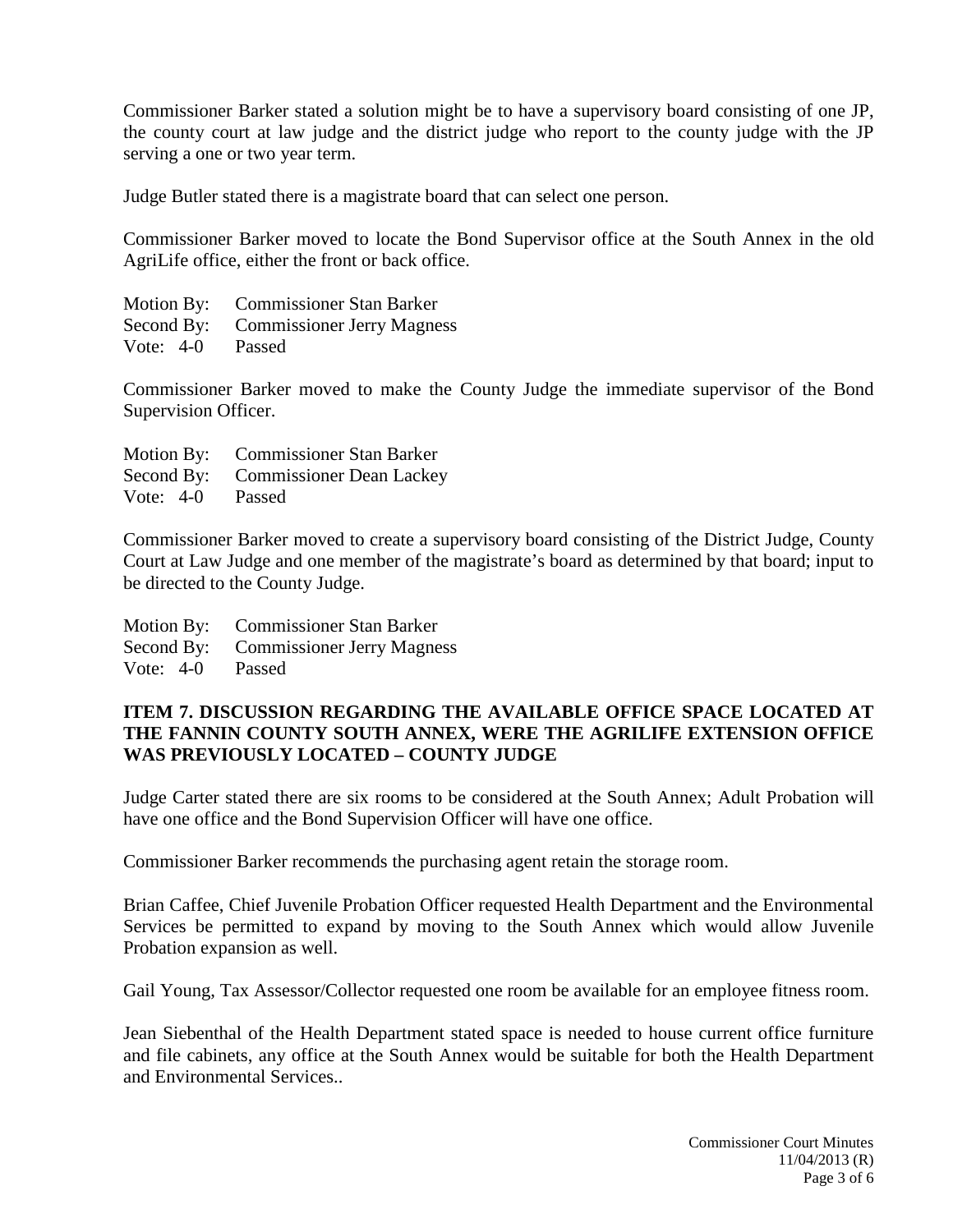Mary Bloodsworth, Environmental Services stated expansion is needed for the Flood Plain services; currently not all cabinets are functional due to the cramped space and there is lack of security for documents on file.

Scott Dyer, Auditor recommended costs be considered with all potential moves which have not been budgeted.

Nancy Young, District Clerk recommended Justice of the Peace, Precinct 1 be relocated to the South Annex to allow expansion of the six District Clerk deputies currently in one small room and opening up an office to be used to house attorney/client conferences and to seclude children who are potential victims of a crime.

Kim Richards, Assistant to Joe Dale, Justice of the Peace, Precinct 1 stated the judge is not opposed to moving to the South Annex.

## **ITEM 8. CONSIDERATION AND POSSIBLE ACTION REGARDING THE MANDATED SECTION 52.05 (B) OF THE TEXAS FAMILY CODE WHICH STATES THE JUVENILE COURT AND JUVENILE BOARD SHALL REPORT ANNUALLY TO COMMISSIONERS COURT – DIRECTOR, FANNIN COUNTY JUVENILE SERVICES**

Brian Caffee, Chief Juvenile Probation Officer stated the annual report is used to update the Court on current conditions; the office is used to house himself as office manager and two other officers; an expansion of bathrooms is needed due to crowding from public access; new carpet has been installed, a window with secured glass has been installed, a more secure door is needed; court facilities although adequate have only one holding area in each court, on a busy court day the juveniles are secluded if an (adult) chain gain arrives, the Sheriff's Office works hard to assist and accommodate the needs of the juveniles.

## **ITEM 9. DISCUSSION, CONSIDERATION AND ACTION TO APPROVE ACS SALES ORDER AGREEMENT AND APPROVE \$7,500 TO BE PAID OUT OF COUNTY CLERK RECORDS ARCHIVE FUND #53-403-437 TO PRESERVE OPR (OFFICE PUBLIC RECORDS) AS PREVIOUSLY APPROVED AND AUTHORIZE COUNTY JUDGE TO SIGN AGREEMENT ON BEHALF OF FANNIN COUNTY–COUNTY CLERK**

Tammy Biggar, County Clerk stated the project is a continuation of work started; the continuation of the project was approved during budget; authorization is requested for the signing of the contract.

Scott Dyer, Auditor stated the fund used is Fund 53.

- Motion By: Commissioner Stan Barker
- Second By: Commissioner Gary Whitlock
- Vote: 4-0 Passed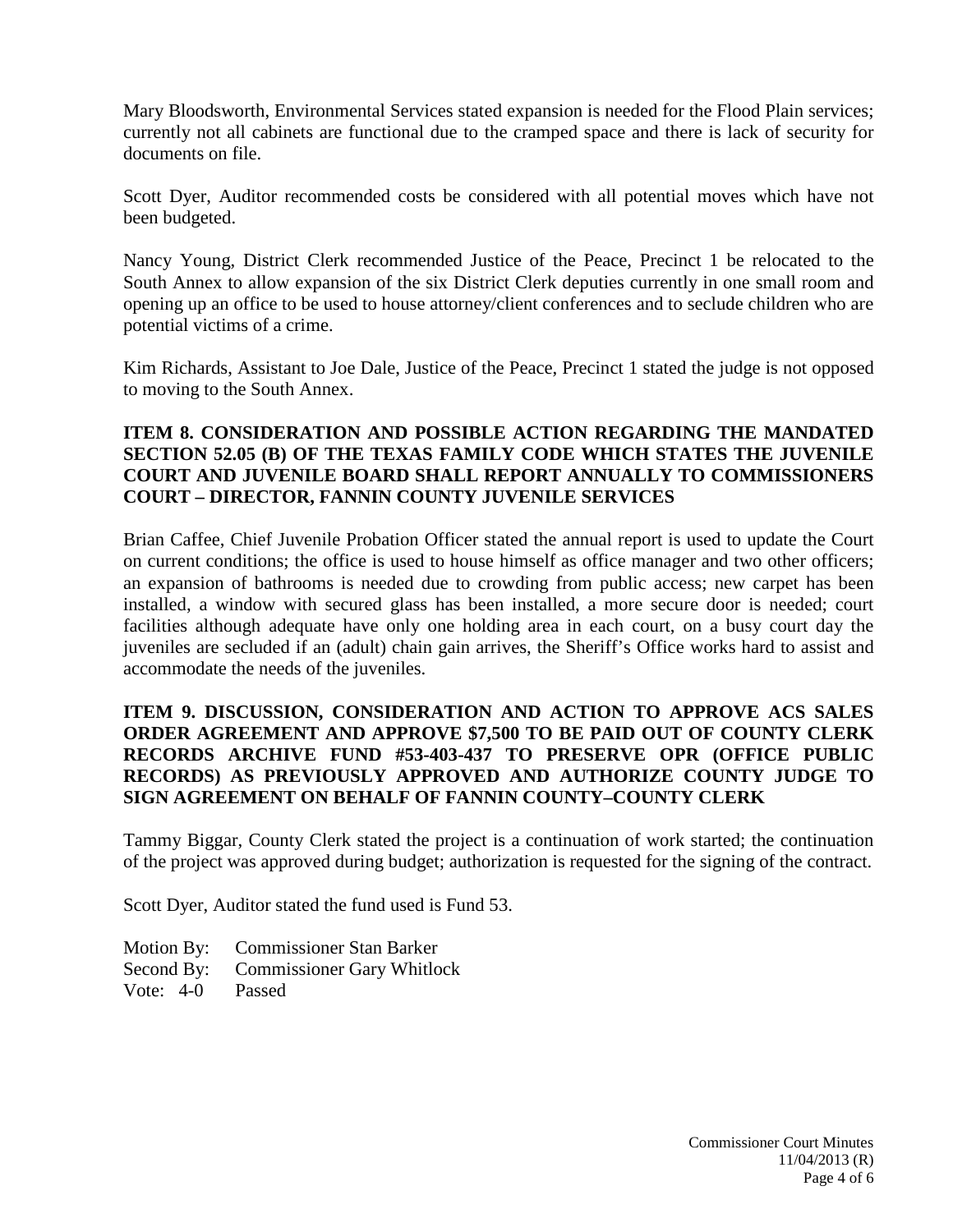## **ITEM 10. DISCUSSION, CONSIDERATION AND ACTION REGARDING THE PROCESS OF REMOVING THE JUSTICE OF PEACE, PCT. 3 POSITION AND APPROVE THE HIRING OF ALLISON AND BASS LAW FIRM TO HANDLE THE PROCESS OF REMOVAL - COUNTY JUDGE**

Judge Carter stated over the last 12 months consideration has been given regarding the retirement of Judge Emory Banker and whether or not the Justice of the Peace, Precinct 3 should be absolved; the process would take about 60 days, counties with a population under 50,000 have the option of 2 JP's instead of 3, minority representation must be considered, no voting boxes would be lost however the lines would have to be re-drawn [for the two remaining districts]; the subject is not an endorsement, but an opportunity to discuss options.

Richard Glaser, Criminal District Attorney stated as a member of the Honey Grove Chamber of Commerce he is not aware of anyone in favor of the option to eliminate that JP position and stated it is a bad idea; the State Constitution allows for not less than 4 JP's in counties over 50,000 in population which is in our near future; there are attorneys within the County employment than can be used if needed rather than paying an outside law firm.

Lauri Blake, 336<sup>th</sup> District Judge stated consideration should be given to whether or not removing the JP 3 position would disenfranchise those citizens and whether or not their voices being diluted; growth comes in from the south, essentially the larger population to the south would outvote those to the east; it also creates centralized government rather than decentralized; if the position does not support itself consideration has to be given on whether or not the position is supported by the County; long range planning should be considered.

Judge Carter stated the position of the Court is to consider options and public opinion to determine if any action needs to be taken.

Mr. Leroy Circkles stated unattended deaths require a justice of the peace to come to the house leaving family members to wait with the deceased if a JP is not available.

Commissioner Magness stated he has talked to constituents who are opposed.

Commissioner Barker moved to approve the maintaining of 3 Justices of the Peace.

Motion By: Commissioner Stan Barker Second By: Commissioner Jerry Magness Vote: 5-0 Passed

### **ITEM 11. CONSIDERATION AND ACTION REGARDING BURN BAN FOR FANNIN COUNTY – COUNTY JUDGE**

Commissioner Barker recommended the ban no longer be considered for the time being.